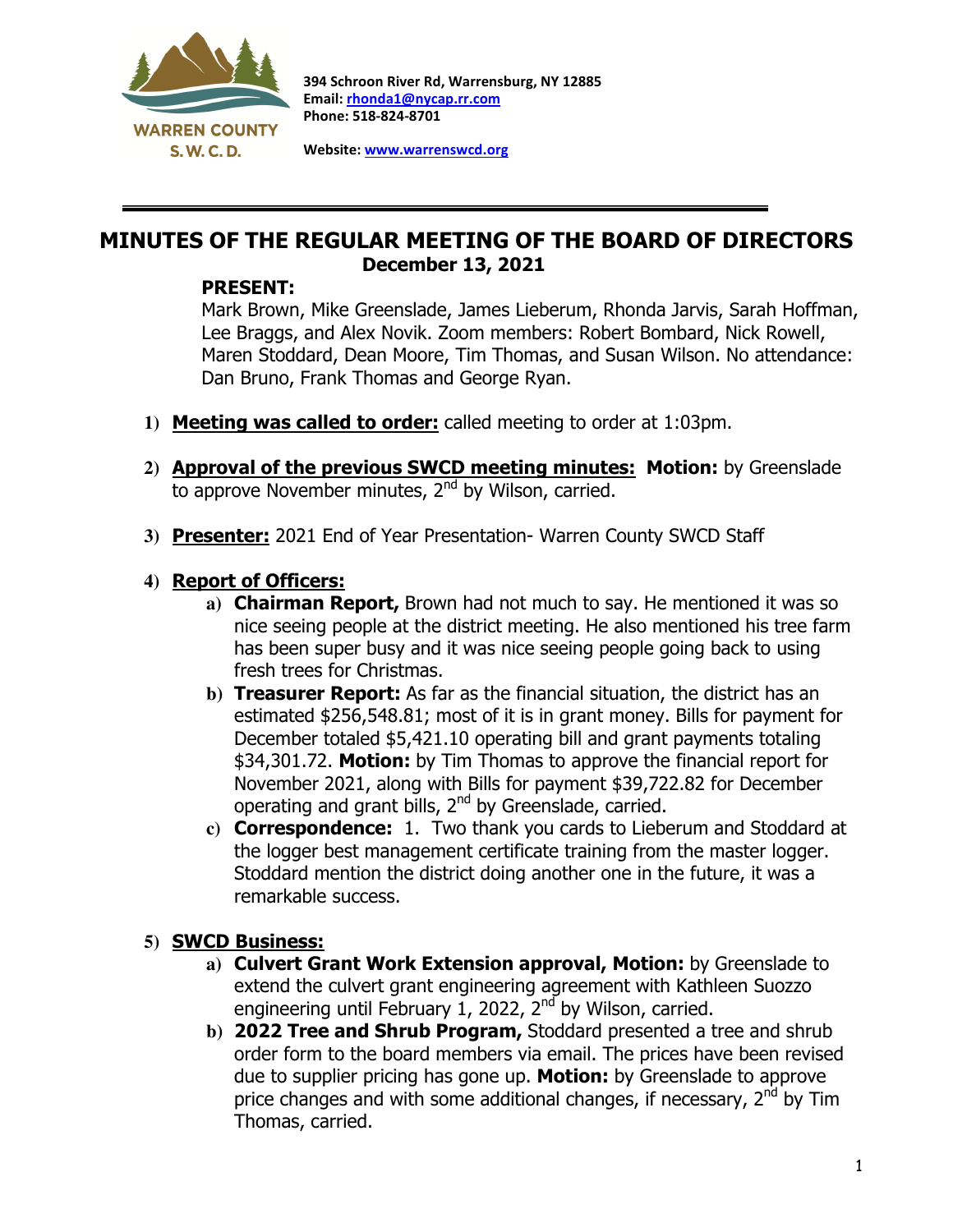- **c)** LCBP grant applications; Education and Outreach, Motion: by Greenslade to approve the Education and Outreach project from LCBP grant application the district applied for and to collaborate with Warren County and Up Yonda farm on a rain barrel and composing project up to \$15,000, 2<sup>nd</sup> by Tim Thomas, carried.
- **d)** Wincrest Drive Project plant, Rowell mentioned the district will be presenting the Windcrest green infrastructure planning grant at a Town of Queensbury planning board meeting on December 16, 2021, at 6:15pm to inform landowner and receive public input on the plan.
- **e)** Community Conservation Program, None this Month.
- **f)** Current grant Projects, In 2021 end of year presentation.
- **g)** SWCD Board of Directors Reporting Info, None this month.
- **h)** Other, 1. Legislative Days will be virtual this year Lieberum will keep the board members updated on days, time, and visits. 2. Motion: by Tim Thomas to approve Lieberum to sign the MOA between District and the City of Glens Falls on a project at Crandall Park Pond where the district will be purchasing material for the project,  $2^{nd}$  by Greenslade, carried.

## **6)** Awards/Recognition:

a. Ronald Montesi Conservation Recognition-Sarah Hoffman, Lake George Land Conservancy. Moore spoke on the outstanding work relation with Sarah and the District. Sarah spoke with great acceptance of the award, and it is great working with the district on many projects through the years.

b. Ronald Montesi Conservation Recognition-Lee Braggs, Glens Falls Community Gardens. Stoddard spoke on the outstanding work relation with Lee and the District. Lee spoke with great acceptance of the award, and it is great working with the district on many projects through the years.

c. Ronald Montesi Conservation- Alex Novik, Lake George Land Conservation. Lieberum spoke on the outstanding work relation with Alex and the District. Alex spoke with great acceptance of the award, and it is great working with the district on many projects through the years.

d. 2021 Conservationist of the Year-Rob LanFear, Town of Lake George. Lieberum spoke on the outstanding work relation with Rob and the District. Rob spoke with great acceptance of the award, and it is great working with the district on many projects through the years.

e. 2021 Conservationist of the Year-Sara Frankenfeld, Warren County Planning. Lieberum spoke on the outstanding work relation with Sara and the District. Sara spoke with great acceptance of the award, and it is great working with the district on many projects through the years.

f. Ryan Cunningham, NYS SWCC, Cunningham's report was reviewed.